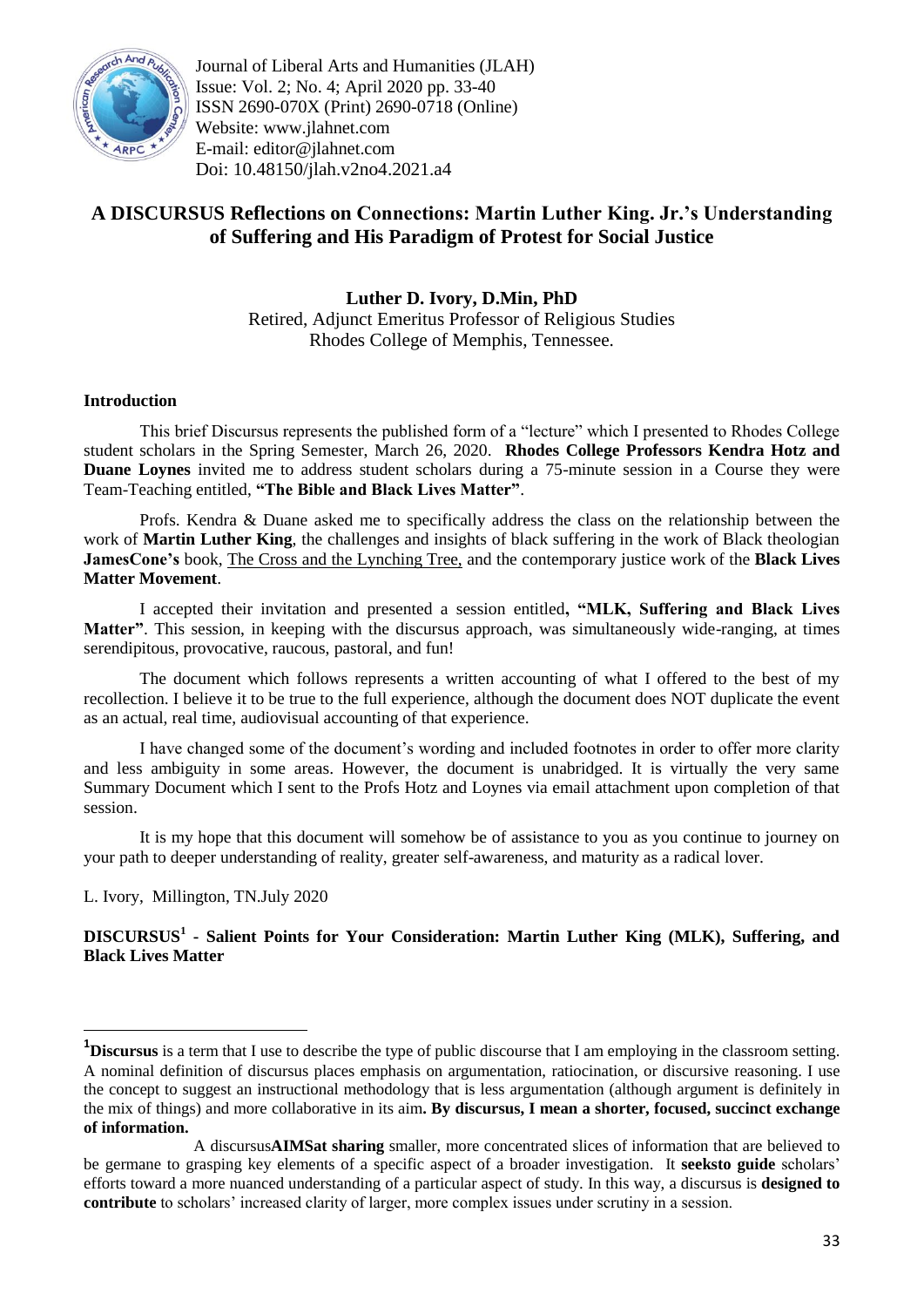Scholars, since I left you with a wide-ranging stream-of-consciousness sharing of MY own experiences of suffering, MLK"s notions on suffering, and a quasi-template for addressing suffering, I am "vibrating" that no doubt:

- a) I did leave you with LOTS of assertions to navigate
- b) I tend to talk f-a-s-t!!
- c) I could be confusing even in my AIM to deliver clarity.
- d) I used "colorful" language which may have impeded your capacity to "hear" me. \*Here, I wanted to present such a hard topic as suffering, the cross and lynching in a way that would be heard as a pejorative, uncomfortable experience that would circumvent any of our tendencies to hear discussions about these important issues as sterile, academic research essays lacking pathos. I confess that my approach may have gone over like a lead balloon!  $\circled{a}$  and resulted in being a barrier or block which prevented your openness to actively listen and hear me. I take FULL responsibility for this approach scholars! If you were offended, my bad! I apologize SINCERELY! K?!

Given ALL the above, scholars, please allow me to offer **a brief synopsis**of what I was intending to say relative to MLK, suffering, and Black Lives Matter. I will do this through a series of talking points below:

**#1)** First, suffering in multivariate forms and contexts occurs on a large scale and depth EVERY DAY of OUR lives. Ya"ll helped to speak out loud& identify some of these forms during our session. This suffering might be thought of as **UNIVERSAL** (FORMS that are common to ALL humans in some manifestation) and **PARTICULAR**(FORMS that are specific to certain humans, groups, communities, etc.)

**#2)For MLK**, suffering that does NOT result from some type of natural disasters (such as floods, hurricanes, drought, tornadoes, etc.).. BUT which DOES result from some type of **PURPOSIVE human action** (such as violence, racism and other "isms" of separated-ness, targeted brutality, poverty, domestic abuse, etc.) represents a **MORAL SICKNESS**. It is morally problematical!

**#3)** Why? Because for MLK, this FORM of suffering represents a DE-humanization orDE-valuation, of other humans, and this is NOT the intention of GOD for her Created order, including humans. Its toleration represents a failure to acknowledge the **VALUE** of others, and signifies indifference, apathy, and callousness towards the **BROKENNESS** in human relationships.

**#4)** This is important to MLK because, for him, ALL humans are made in the Divine Image (**Imago Dei**). Therefore, EVERY person is to be VALUED. EVERY person"s worth must be recognized. EVERY person deserves to be treated with respect and dignity. EVERY Human!! Period!!

**#5)**This sounds **the UNIVERSAL note** in MLK"s perspective! MLK is NOT offering an EXCLUSIVIST theology that privileges Black ontology. In fact, MLK"s anthropological assertion avoids privileging ANY persons, groups, or communities. His belief certainly INCLUDES black people! Although, for King, it is NOT limited solely toblack people!… And it even includes those whom MLK considers moral opponents!

**#6)** Now for MLK, whenever humans encounter such acts which generate suffering, **THERE MUST BE SOME KIND OF RESPONSE!!!** The ONLY question is, "WHAT KIND of response there will be.....?"

 $\overline{a}$ 

A discursusis is **jazz-like in nature**. It represents a composition that can only be played by collaboration among contributing artists. It requires the input of every listener present, and relies upon the collective knowledge and experience of ALL those present.

It **AIMS to offer relevant information through a mixture of approaches** – repetition, syncopation, the Socratic method of Q&A, the black religious tradition's emphasis on "call and response", story-telling, reinforcement tactics, sermonic address, polished oratory, sociodrama, audio & visual resources, etc. ……. It is **"running about to &fro" in performance mode with an underlying purpose or objective in mind.** It **involves transdisciplinary tactics**often digressing & dipping quickly into the wells of other perspectives, but with a view to avoid verbal transgression (assaulting others" perspectives by deliberately misrepresenting them or reducing their contribution by failing to acknowledge the full scope of their viewpoint.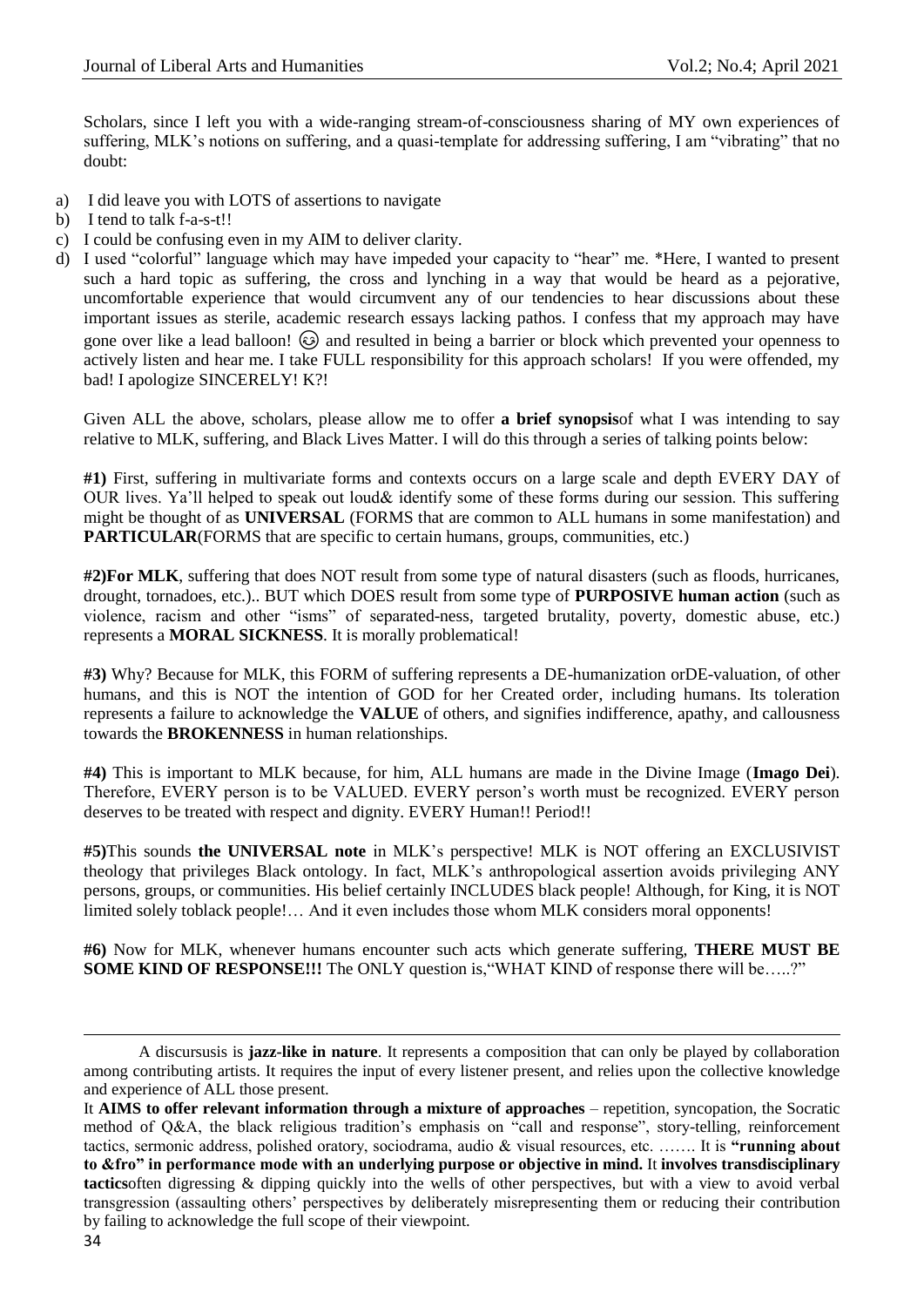**#7)** Now MLK is an ordained pastor, evangelical liberal preacher, Christian minister, theologian, ethicist who holds as NON-negotiable, some *CORE values – namely love, justice, and peace.***WHATEVER response that is given, for him, MUST be in ALIGNMENT with these VALUES**. These values were, for MLK, deeply embedded in the universe that God has created, and which God continues to sustain, govern, and redeem.

**#8)** In light of this, the very presence of the universe amounts to a Divine imperative that humans MUST must make a responsible moral response to suffering. This constitutes **the MILITANT aspect of the response**. However, one's thoughts/judgements, behaviors/actions, and policies/laws must be morally in alignment with the values AND moral LAWS bywhich God governs the universe. This constitutes **the MORAL aspect of the response**.

**#9)** Therefore, one **MUST hold BOTH militancy AND morality in tension/balance**. Therefore, the resister MUST be attentive to the idea that the **MEANS** one uses in one"s response to suffering, must be **CONSISTENT** with the **END or AIM or VISION**that one is seeking to achieve. **(moral coherence)**

**#10)** Now MLK uses this approach to hold to his belief in the **"redemptive nature of Unearned or Unmerited suffering"**. He gets this idea from the Black religious tradition/Black church, liberal Christianity, and Gandhian nonviolent resistance. MLK RE-works and applies this concept in the MCRM.<sup>2</sup>

**#11)** So MLK believes that **one must act in ways that are morally coherent and consistent with Divine**  Intent and the universe's moral foundation (check out MLK's quote scholars.."the moral arc of the **universe is long, but it bends towards justice"**).

**#12)** As one acts in response to suffering, injustice, etc.. one must be acutely aware that suffering in some form/s WILL occur. **Power** is in play here, and MLK is fond of paraphrasing Frederick Douglass, **"Power concedes nothing without a demand. It never did, and it never will".**

**#13)** Therefore, IF the resister is going to respond to suffering, then the response MUST hold together militancy AND morality. **One must certainly use power in SOME form** – power to resist, challenge, confront, demand, protest, etc. However**, power (militancy) must be "CHECKED" by AGAPE LOVE (morality) in order to be effective**. If not, power will be conscienceless and immoral and result in succumbing to the same dehumanizing relational arrangementsand set of conditions that one is struggling AGAINST and seeking to transcend.

**#14)** So, for MLK, **the resister MUST ACCENT THE MORAL DIMENSION in struggle**. In this way, **the AIM of the action** is reconciliation, friendship, healing, restoration, redemption. This means that like Jesus and the Cross (resurrection emerging out of unmerited suffering) which demonstrates God"s willingness to go to ANY lengths (morally consistent ones, that is) to RESTORE human brokenness, humans (esp. Christians) MUST be able to endure suffering in the struggle against suffering. Why? Because, for MLK, someway, somehow such gratuitous suffering will be redemptive in the hands of God(God as Waymaker).

**#15)** So, the **efforts of the resister ---** to stop lynching,to eliminate povertyor domestic abuse and other forms of violence, or racism, or sexism, or homophobism, or hunger, or dis-ease, etc**., WHEN DONE SO WITH A VIEW TO ABSORB…or TAKE ON SUFFERING NONVIOLENTLY, WITHOUT RETALIATION -– will ultimately be redemptive!**

**#16)** Therefore, **for MLK it is SUFFERING THAT ONE EXPERIENCES IN THE STRUGGLE AGAINST SUFFERING that is redemptive – NOT the experience of suffering as such.** In situations of injustice&suffering, one must struggle AGAINST that suffering in a way that is morally consistent with the heart of God. So in one's response to suffering, it is ALWAYS better to RECEIVE suffering in the struggle rather than acting in ways that CAUSE suffering. This is the ONLY way that healing of relationships can occur or in other words, the only way that the resistance efforts will have redemptive value, ultimately.

1

 $2^2$ MCRM = Modern Civil Rights Movement of the 1950s-1960s.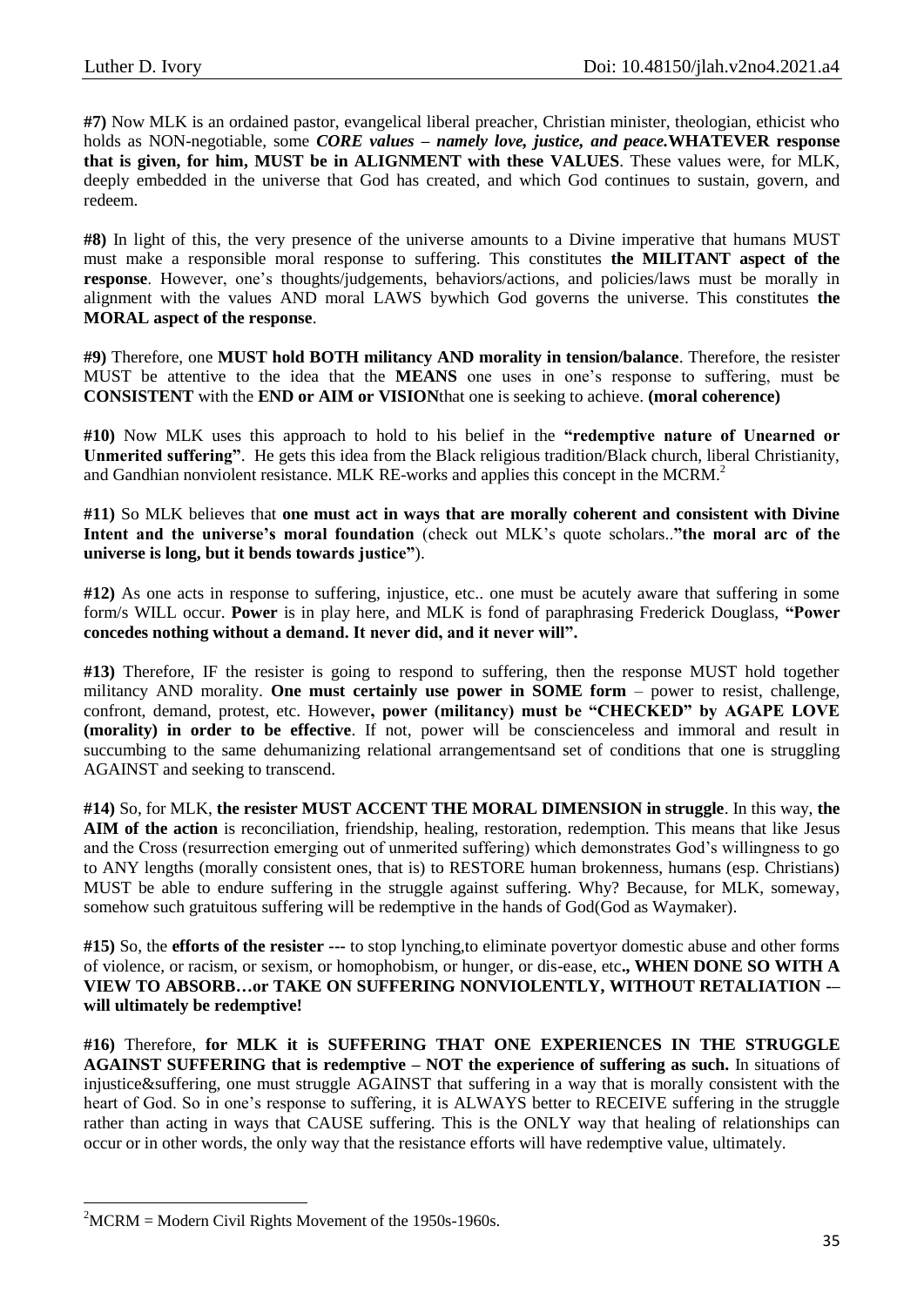**#17)** In the end, there is **NO quietism or apathy or indifference** in the face of suffering for MLK; there is NO accommodationism that is promoted in his ethic; there is NO notion of suffering as somehow romantic (and therefore should be valorized); there are NO illusions about the COSTS that most likely will have to be paid or the BURDENS that the resister will have to bear through pain, blood, sweat, tears, & human life.

**#18)** AND MLK"s approach **DOES privilege the VOICES of those who are suffering**; the marginal" the poor; the brutalized; the abused victims; the "truly DIS-advantaged".

**#19)** This is THE primary point of James Cone"s theological agenda, and it appears as a constant, relentless beat in ALL of his works. Cone is interested in an intense examination of the question, **"What does the Christian gospel have to do with the struggle of Black people to achieve justice and to be accorded full humanization in America?"** In this way, Cone"s theological perspective is highly CONTEXTUALIZED and specific to Black peoples' centuries-long struggle against white supremacy ideology and practices throughout American history.<sup>3</sup>

In the text, **The Cross and the Lynching Tree<sup>4</sup>**, James Cone pushes this agenda by considering **a pejorative SYMBOL – the Lynching Tree** – and its relationship to the way/s in which Christianity and its beliefs, rituals, and symbolshas functioned to either legitimate or challenge the lynching tree and its symbolic meanings. **The lynching tree, for Cone, represents THE quintessential SYMBOL of America"s (and American Christians") toleration and legitimation of the dehumanization of Black people.** This delegitimation has taken multivariate FORMS throughout history which we can identify concretely through an examination of Slavery and Jim Crow segregation. The lynching tree offers a symbolic, visual accounting of American Christianity"s duplicity with moral evil and death. For all the life-affirming values which American Christianity mouths and promotes, the lynching tree tears the cover away from the moral HYPOCRISY that American Christianity IS.

Cone is pushing a hard analysis here. **He is challenging American Christians especially to RE-think the relationship between the lynching tree ANDChristianity"s most powerful and cherished SYMBOL – the Cross.** The Cross, Cone argues, is ALSO laden with a long-running historical system of beliefs, rituals, and symbolic meaning. Generally, the Cross, is invested with positive content, as a symbol of triumph over everything that humans have done and continue to do to work at "cross-purposes" with God's intent for humanity. And what IS this Diviner Intent? For Cone, the Cross' ultimate meaning is clear. The Cross represents God"s active presence in a world of brokenness, divisiveness, and estrangement seeking to bring about the Kingdom of God (KOG). The content of Cone"s understanding of the KOG is best expressed by Martin Luther King's notion of the Beloved Community (BC). In the BC, relationships are characterized by the normative values of love, justice, and peace. The BC AND the Cross, for Cone, represents God"s willingness to go to ANY lengths to RESTORE fragmented human relationships in BOTH interpersonal AND institutional-structural Forms.

The stage is now set intellectually for Cone **to stand these two (2) SYMBOLS – the Cross and the**  Lynching Tree - side-by-side and invite all of us to "read and interpret" each symbol's meaning with new eyes. The payoff, for Cone, materializes when we accept the challenge to interpret each symbol"s meaning IN LIGHT OF and IN CONVERSATION with the other. **Cone is arguing for the SYMBIOTIC relationship that exists between these two symbols.** We can not adequately understand one without an acknowledgement of the other. The Cross, in fact, can NOT be fully understood in American Christianity until and unless it is "read" in the shadow of the lynching tree. When this is done, argues Cone, America will be forced into a reckoning with its own past involvement with ideas and practices that constitute an offense to the Christian gospel. American Christians have long held to the practice of wearing crosses around their necks as a badge of honor. Cone invites American Christians to consider why there is NO wearing of lynching trees around the neck as a badge of shame? In fact, the suffering (and redemptive HOPE?) that is referenced by the TENSION that exists between BOTH symbols will be more genuinely confessed and dramatized. In this way, Cone argues, human suffering and the attempts to name it, resist it and struggle against it will be more forthcoming in American Christian thought and practice.

**.** 

 $3$  In fact, this theological agenda is clearly stated from Cone's first published work in 1969 until this latest work on the cross and the lynching tree in 2011, prior to his untimely death.

<sup>&</sup>lt;sup>4</sup> See The Cross and the Lynching Tree, James H. Cone, Orbis Books: Maryknoll, New York, 2011.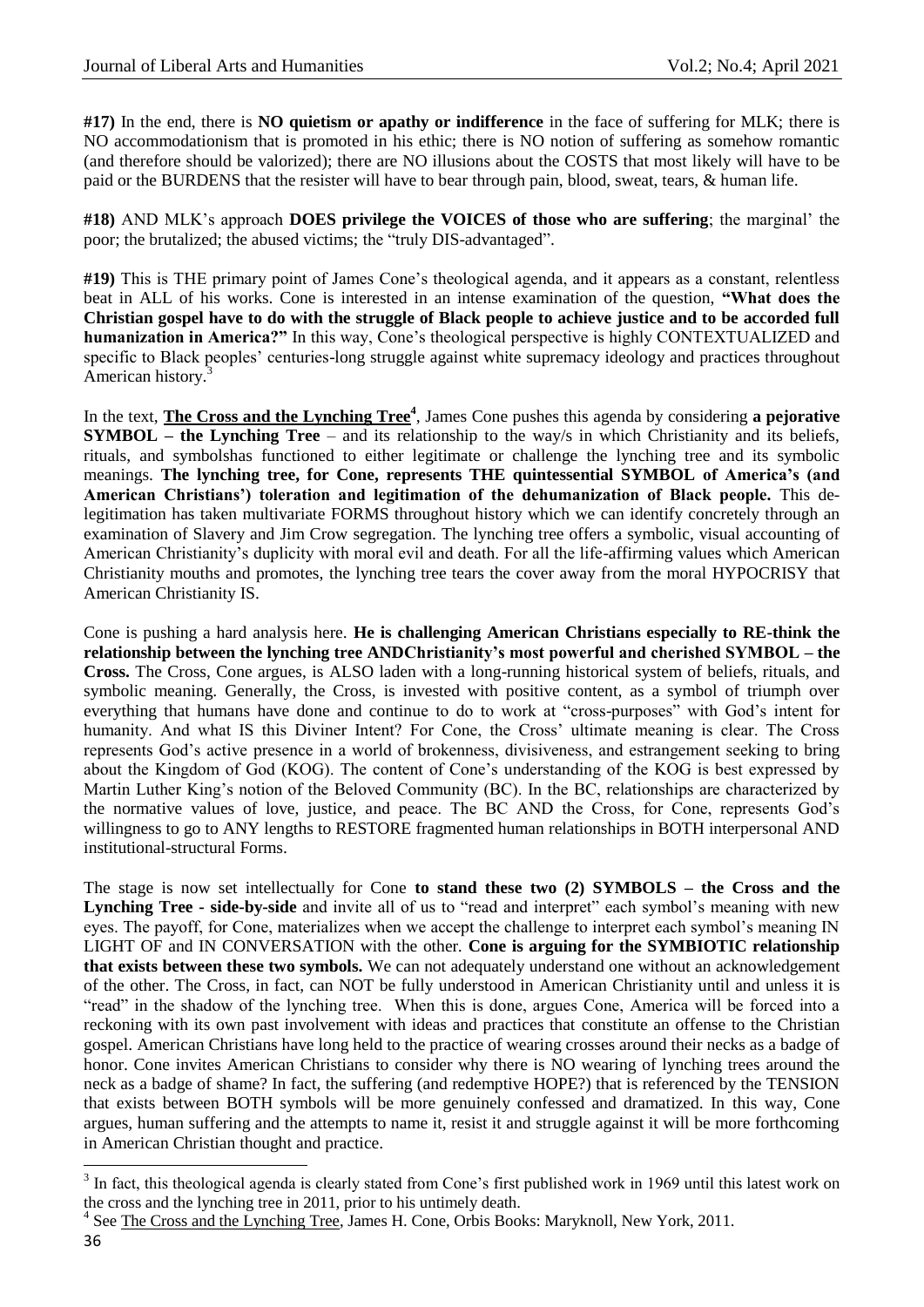The conjoining of these two symbols, for Cone, not only problematizesthe totality of American Christianity"ssystem of belief and ritualistic expression, it also exposes its ethicalblind spots and forces an agonizing reappraisal of its trumpeted values and life practices.

**#20)With regard to the Black Lives Matter Movement** and ALL other Movements for love, justice, and peace, I put forth the claim that King and Cone MAY offer some clues about the ethical approach these movements are utilizing. While there is, admittedly, variations in the ways in which contemporary activism is conceptualized and enacted, I believe that at the heart of ALL these movements is a sincere desire to achieve JUSTICE in concrete social, political and economic terms. I also believe that these movements are on target in their emphasis on deconstructing and restructuring the institutions which incarnate those systemic/culturaldynamicsthat perpetuate injustice. In this way, I DO see a PARADIGM that is basic to ALL of these movements for equity.

**#21)**I identified and highlighted, what I refer to as**3 "Scopic Dimensions**of ALL liberationist/justice – oriented approaches as follows:

- a) **PERI-scopic**= **raising critical awareness** about the REALITY of an issue. This dimension AIMS at honesty in disclosing &acknowledging what is actually happening in the current situation or **"As IS" Condition**.
- b) **MICRO-scopic**= an **analysis that accounts for WHY** the current set of conditions are operating as they are.. This analysis must proceed from "below", and NOT "above". In order to be truthful and to "keep it real", those who are the primary beneficiaries of the system that privileges some and brings suffering on others, have to actively listen to those voices that have been historically disregarded and discounted. The analysis, to have any transformative value, MUST allowthose who are victimized and suffering to speak for themselves, in their own ways, and on their own terms. The voices of the suffering MUST be privileged and given primacy in the discourse. If not, those operating from positions of privilege and power will merely perpetuate analyses that will axe revolutionary sensibilities, and inevitably protect the status quo arrangements of power and privilege.
- c) **TELE-scopic**= **praxis (emancipatory action or justice-oriented action)** which involves some forms of risk, sacrifice, service, suffering. This praxis is **done in light of a compelling moral VISION** that highlights the **Moral OUGHT** (the way we want the community to BE). This action, to be sustaining, must avoid "lone ranger" approaches and mentalities. This is business that is TOO big for any ONE person or GROUP. This action must also be catalyzed/generated by an attitudinal disposition that is restless, nonconformist, dissatisfied, maladjusted with the CURRENT state of affairs.

**#21) As I see it, The PARADIGM for activism which these liberationist or justice – oriented movements employ, at bottom, operates something like the diagram below:**

| ("As Is" Condition) | Gap of Estrangement | (like-it-to-beVision) (the way-things-ARE) |
|---------------------|---------------------|--------------------------------------------|
| (G.O.E.)            | (the way things)    | OUGHT to be)                               |

- a) The **G.O.E. MUST be "closed" or "bridged"** IF you are seeking improvements in relational health and communal wholeness. If you want the current state of things to be changed, then **the Gap** which exists between the way things ARE, on one hand, and the way things OUGHT to be, on the other hand **MUST BE CLOSED**. When this occurs, the way things actually ARE and the way things OUGHT to be become **coterminous** --- one in the same!!
- b) An individual"s or organization"s **analysis** will lead to an **ETHICAL<sup>5</sup> approach which, in turn, will lead to the employment of aspecific set of skills and approaches (a Path)** by which an individuals or organizations will seek to "close" or "bridge" the G.O.E.

**<sup>.</sup>** <sup>5</sup>**Ethics** seeks an answer to the question, "What ought I to do?" or "How ought I to act?" or "How should I conduct myself in light of how I interpret/understand what is happening around me?". An **ethical approach**incorporates specific beliefs, interpretations, analyses to make a determination about WHAT is going on and WHY it is goin on. Once this determination is made, a particular VISION is identified and highlighted as an AIM or END for what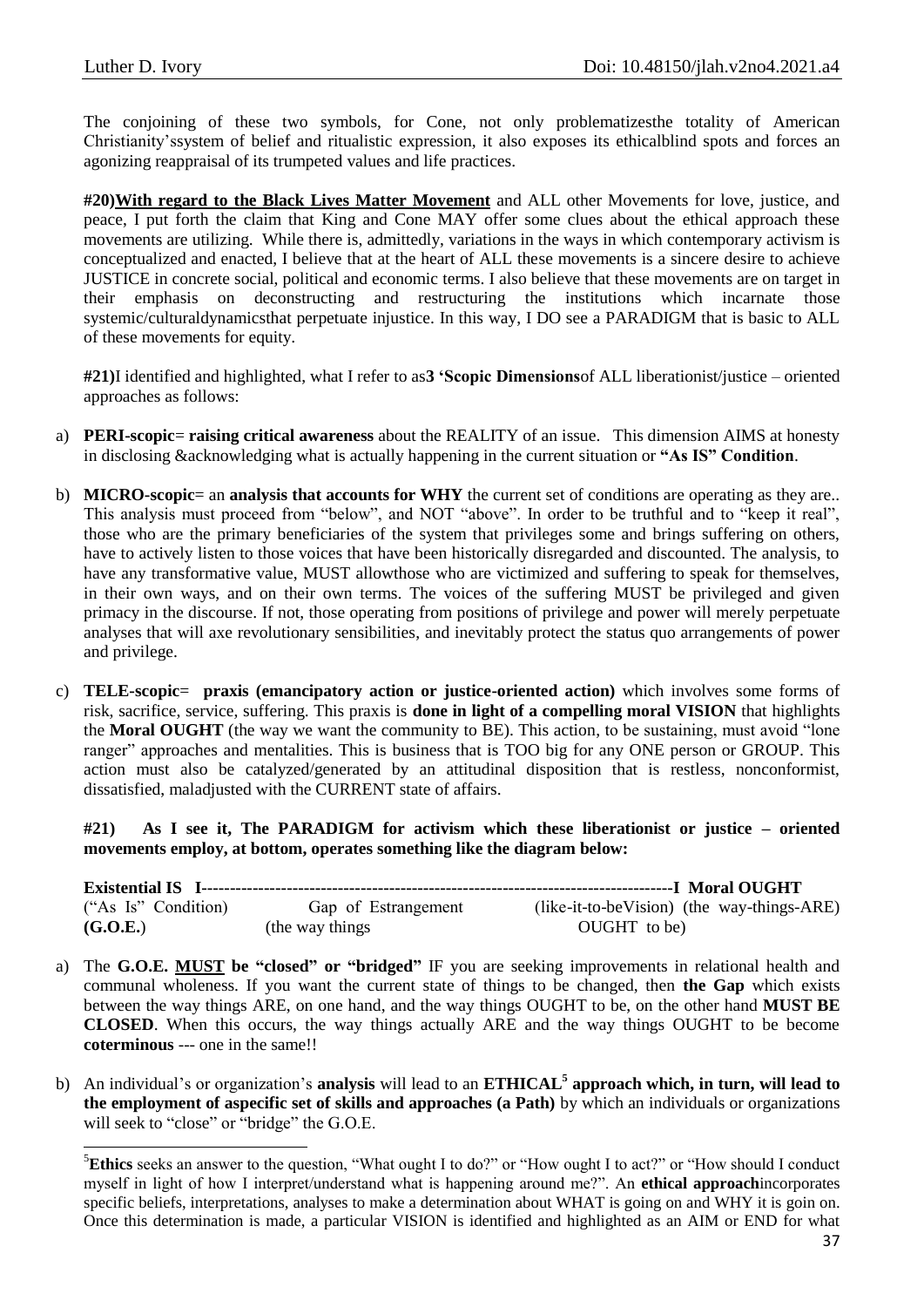**#22)**I believe that when we apply **the paradigm for activism** above to MLK"s ethical approach, his **tactical agenda**as well as his **underlying, guiding values and beliefs** will be made clearer. In actuality, the **paradigm for activism or 3 "Scopic" dimensions** promote certain**"habits"<sup>6</sup> of thinking, acting, and being** which guide, orient, and motivate the consciousness and actions of liberationist or justice-oriented moral agency.

**#23)** When viewed in light of the paradigm for activism above, MLK"s strategy and tactics for social transformation utilized **a FOUR (4) Step Nonviolent Direct Actionprocess** that was designed to close the Gap of Estrangement between the "AS IS" and "Ought To Be" conditions. MLK identified these steps in his classic **"Letter from a Birmingham City Jail"<sup>7</sup>** as:

**Step #1: Collection of Facts**to determine the prevalence and multivariate forms of injustices operating in the current situation.

**Step #2: Negotiation** with power structures to change the way things are operating in the situation.

**Step#3: Self-Purification** as a preparatory stage for activism phase. Here the aim is to purge oneself of hidden or ulterior motives that may be harbored and are operating at cross-purposes with the objective of communal change for justice.

**Step #4: Direct Action**whereby moral agents offer some form /s of service or sacrifice, and risks one's life by placing one"s body on the line in service to agreater cause (namely, justice).

**#24)** MLK"s ethical approach above was undergirded by specific principles which offered MORAL guidance for the strategies and tactics that were employed. MLK identified**SIX (6) such PRINCIPLES of Nonviolent Resistance<sup>8</sup> :** 

**Principle #1:**The means one uses must be as pure as the end one seeks. Ends and means must cohere.

**Principle #2:**One must follow a consistent principle of noninjury. One must refuse to inflict injury upon another human. The love ethic ought to guide the resister's actions.

**Principle #3:**One must seek to defeat the unjust system rather than individuals who happen to be caught up in that system.

**Principle #4:Suffering can be a most creative and powerful social force. Suffering has certain moral attributes involved….**BOTH violence AND nonviolence believe that suffering can be a powerful social force….But there IS a difference: **violence** believes that suffering can be a powerful social force by inflicting suffering on another. **Nonviolence** says that suffering becomes a powerful social force when you willingly accept that violence upon yourself…so that you suffer in a creative manner**…you believe that UNEARNED suffering is redemptive and …may serve to transform the social situation.**

**Principle #5:**The resister ought to embrace the idea that there is within human nature, an amazing potential for goodness. There is within human nature something that can respond to goodness.

**Principle #6:**The nonviolent resister believes that there is as much a moral obligation to refuse to cooperate with evil as ir is to cooperate with good. Noncooperation with evil means that one must embrace the idea of

OUGHT to be going on. Finally, an individual or organization hammers out a PLAN OF ACTION which is designed to close the Gap between the way things ARE and the way things OUGHT to be. **An Ethic is expressed concretely through a Policy, an Act, or a Judgement.**

<sup>6</sup>By habits, I mean the Aristotelian notion of "habitus" that understands a habit as a kind of "second nature" or an "acquired power" which operates as a determinative factor to influence an individual to behave in a specific way. Habits foster a type of thinking and acting by cultivating particular virtues, and by molding a person's passions towards a view of seeking the good and the just."Habitus" represents "virtues" acquired over time through repeated practice or usage.

7 See James M. Washington, ed. **Testament of Hope: The Essential Writings and Speeches of Martin Luther King, Jr.** 1986, p.290.

<sup>8</sup>These principles provide the guidance for MLK's activism. For a fuller explication of MLK's theory of and approach to social change, see his essay, **"Love, Law and Civil Disobedience",** in **Testament of Hope: The Essential Writings and Speeches of Martin Luther King, Jr**., James Melvin Washington, editor, 1986, pp.43-53.

**.**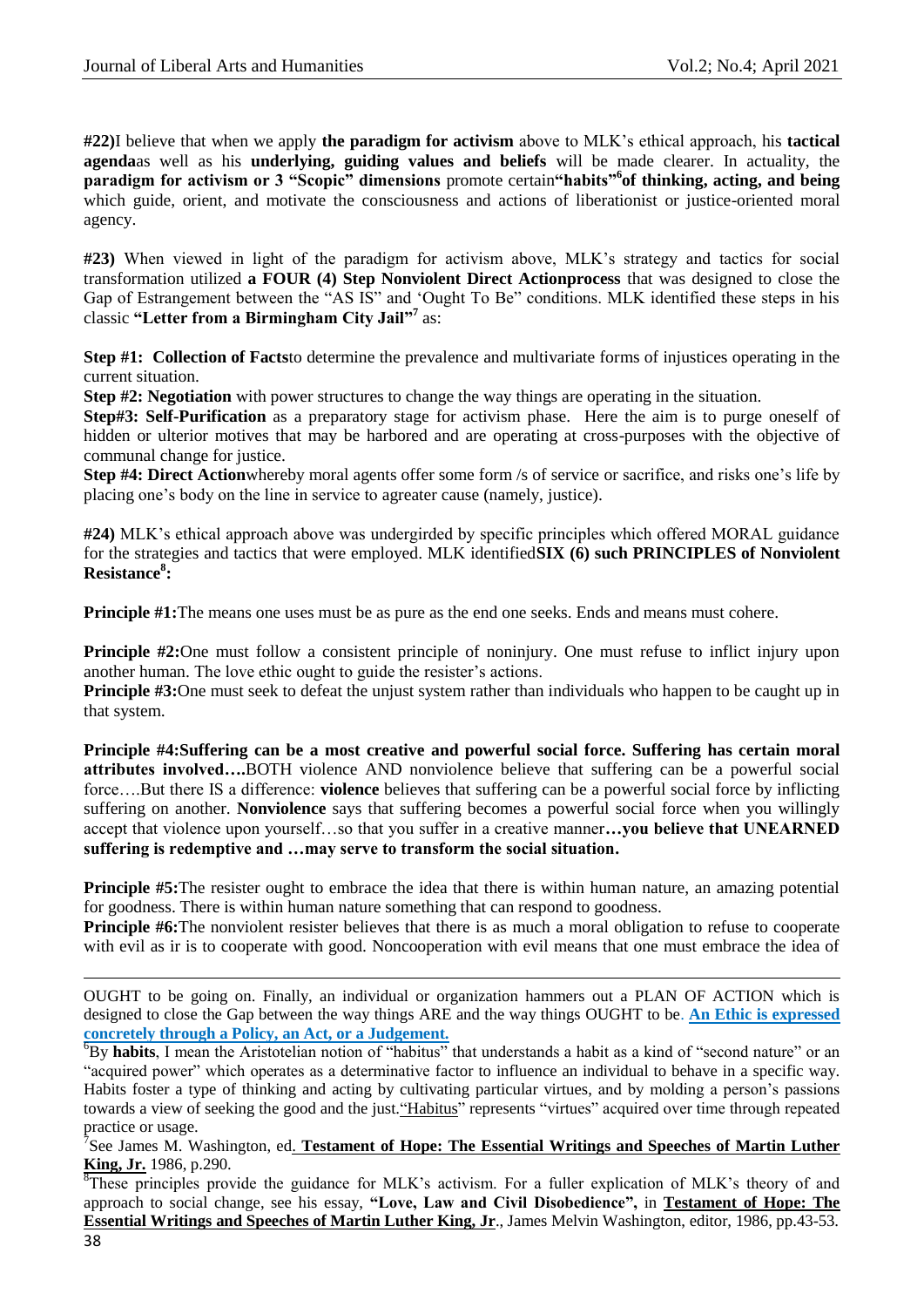civil disobedience….and this means that one must obey some laws which are just and DISobey other laws which are UNjust.

**#25)** The strategies and tactics which MLK employed, and the principles which undergird them **represent only ONE approach** that justice-oriented persons and movements can take to address injustice in the community. There are **MULTI-VARIATE ways** of interpreting situations, selecting guiding principles,strategies and tactics for working towards social change and the achievement of justice in society. **No single approach is to be valorized and held sacrosanct as THE sole form to employ.** This includes MLK"s approach. **There ARE, however, lessons to learn from EACH approach, including valuable cues aboutpotential pitfalls to avoid**. We would do well to remember this important point.

**#26)In our current situation in America 2020**, the present brutalizing of black bodies, including Statesanctionedpolice killings of black people; the profiling and killing of black males in America (\*a selfdescribed Judeo-Christian nation); the design, creation, and continuing perpetuation of systemic-structuralinstitutional racial inequality; ALL of this … and its accompanying violence and painre/presents a reality that is as serious and as devastating as the reality of the lynching of over 5,000 black peopleby private white citizens (\*publicly self-confessed Christians!) in our nation"s history (\*over time, lynching became a national spectator sport akin to baseball). This is a heavy point that Professor Cone wants us to chew upon, digest, and grasp.

And this is why Professors Hotz and Loynes are offering this course of study in academia – a course which focuses on **the Black Lives Matter Movement.** They are saying to us that this matter is SO important that it requires SERIOUS examination by the nation"s best and brightest minds. For the purpose, not merely of acquiring knowledge ABOUT it, BUT! in order toactually ADDRESS it, participate in doing something about it in concrete social, political, economic, moral terms. To move from periscope through microscope and ultimately to telescope!

**d**) Can ya'll dig it scholars??!!!! Hope so! @ Thank you very much, Prof.Ivory, March, 26, 2020.

**Luther D. Ivory** is a Ivory is a native of Memphis, growing up in the North Memphis community of Douglass where he completed his High School Diploma in 1971; He was elected as Senior Class President, Honor Society President, and graduated as Class Salutatorian. He was awarded the Colonel John T. Morehead Gold Medal as the #1 ROTC Cadet in the city of Memphis and served as the first Black Corps Commander of Memphis City Schools in 1971. Ivory was voted Most Likely to Succeed and Mr. Mathematics in 1971. Ivory received his B.S. at University of Tennessee in Knoxville; Doctor of Ministry at Union Theological Seminary in Richmond; and his Doctor of Philosophy in Systematic Theology at Emory University in Atlanta. Ivory"s military service includes the U.S. Army (Tanks, Fort Knox KY) and U.S. Navy (Neonatal Intensive Care Specialist, Balboa hospital, San Diego) and Fire Control/Missile Officer - COMDESRON 28 Destroyer Squadron Newport, R.I.)

Ivory served as a Full Time Professor at Rhodes College from 1996-2018. He has taught at several academic institutions in a full time capacity or as Visiting Scholar, Resident Theologian – including Union Theological Seminary (Richmond, VA); Bluff City Christian College (Academic Dean and Professor-Memphis, TN); Centenary College (Shreveport, LA); Oklahoma Univ. and Oklahoma City Univ., both in Oklahoma City,  $OK);$ 

Ivory has served the Pastoral Office in several Protestant denominations including Presbyterian; National Baptist Convention; Lutheran; and CME -- as Organizing Pastor, Designated New Church Development Pastor, Pulpit Supply Pastor, and Interim Pastor. He also conducts workshops on leadership training, faith development, teacher enrichment, and has guided church growth and revitalization processes as a Church Growth Consultant.

Ivory"s scholarly work includes philosophies of religion, spirituality, faith systems, Christian thought and practice, socially active faith, prophetic imagination, theology, and ethics.

Ivory has written and lectured extensively on the life, thought, practice, and relevancy of Rev. Dr. Martin Luther King, Jr. and has authored several books and Monographs including, **Reflections On Connections:**